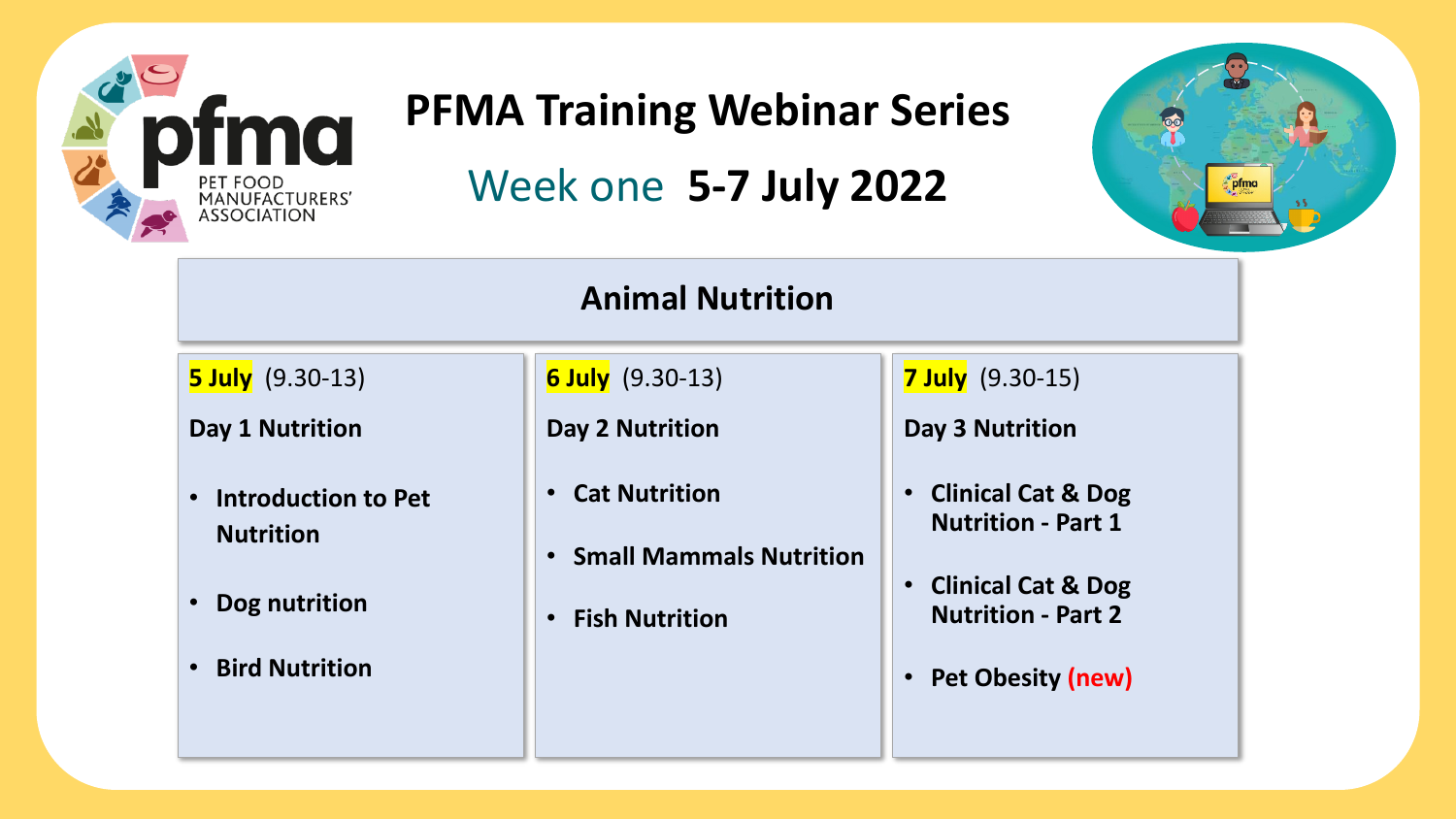

#### **PFMA Training Webinar Series**

Week two **12-14 July 2022**



#### **Pet Food Legislation & Marketing Pet Food Manufacturing**

**12 July** (9.30-13)

**Day 1 Legislation**

- **UK/EU Legislation**
- **The Animal By-Products Regulation**
- **Additives & Feed Materials**

**13 July** (9.30-13)

**Day 2 Palatability & Marketing** 

- **Pet Food Palatability**
- **Marketing Regulations part 1**
- **Marketing Regulations part 2**

**14 July** (9.30-13)

**Day 3 Manufacturing**

- **Introduction, Safety & quality**
- **Wet, Semi-moist & Raw pet food products**
- **Dry products**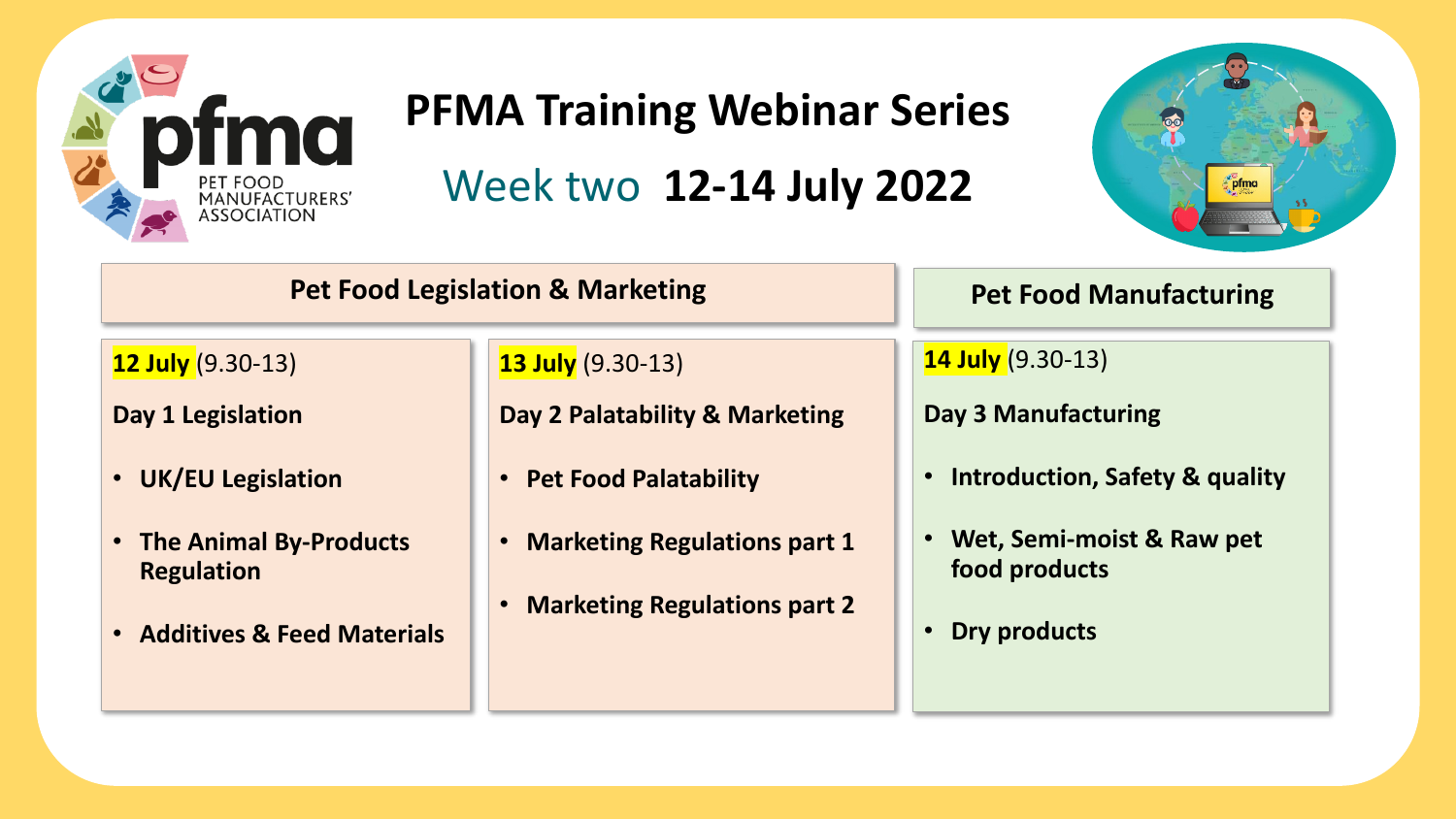



## Day 1 Introduction, Dog & Bird Nutrition

9.30 Welcome

9.05 Introduction to Pet Nutrition (30m) Dr Christine Huggett

9.35 Q&A and break

## 9.50 Dog Nutrition part 1 (40m) Dr John Lowe

10.30 Q&A and break

10.45 Dog Nutrition part 2 (30m) Dr John Lowe 11.15 Q&A and break

11.30 Bird Nutrition (45m) Dr Vicki Baldrey

12.15 Q&A

12.30 close

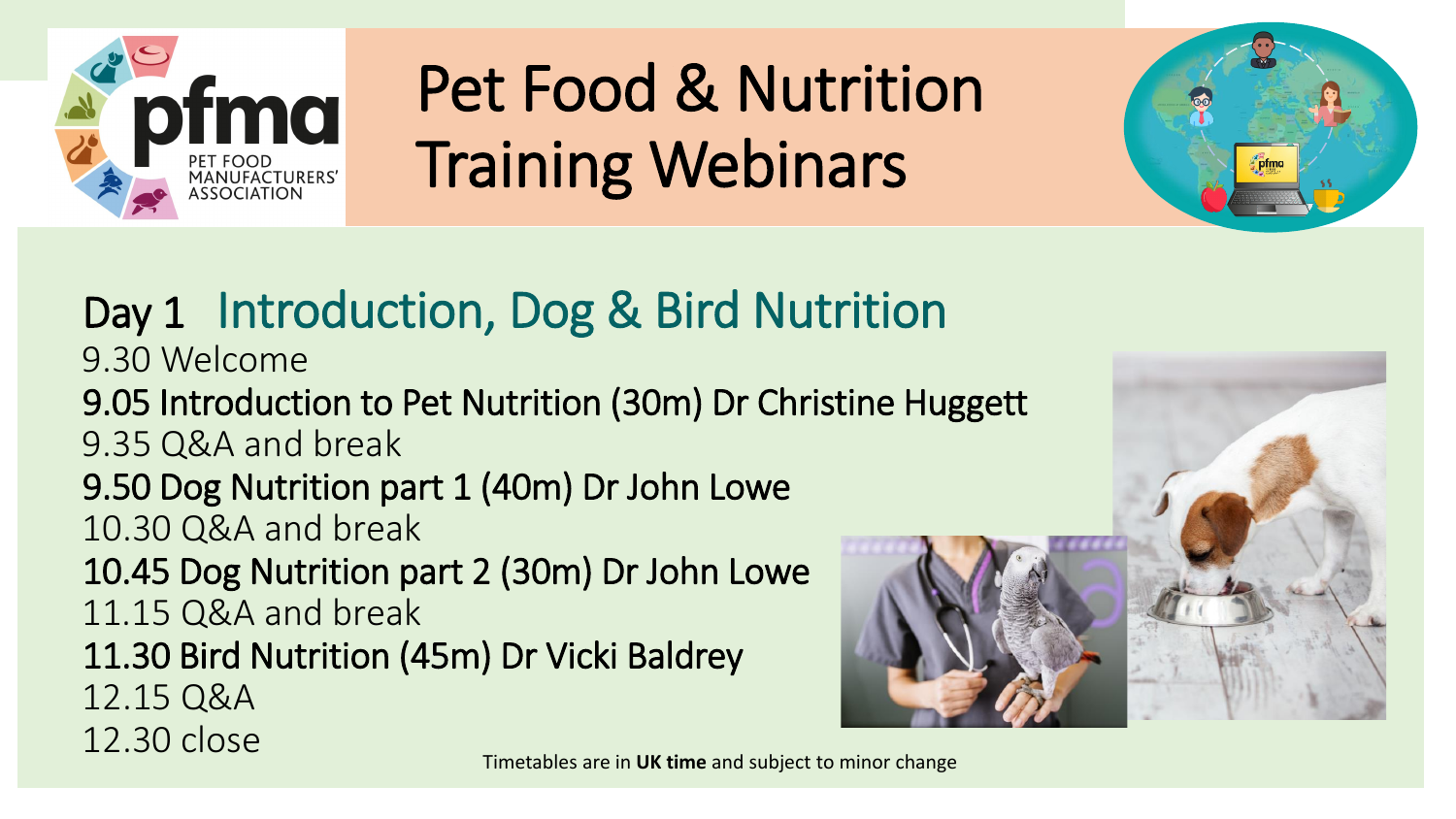



#### Day 2 Small Mammals, Cat & Fish Nutrition (3h 15m)

9.30 Cat Nutrition (50m) Dr John Lowe 10.20 Q&A and break 10.30 Small Mammals Nutrition (60m) Dr Christine Huggett 11.30 Q&A and break 12.00 Fish Nutrition (45m) Dr Donna Snellgrove 12.45 Q&A 13.00 close



Timetables are in **UK time** and subject to minor change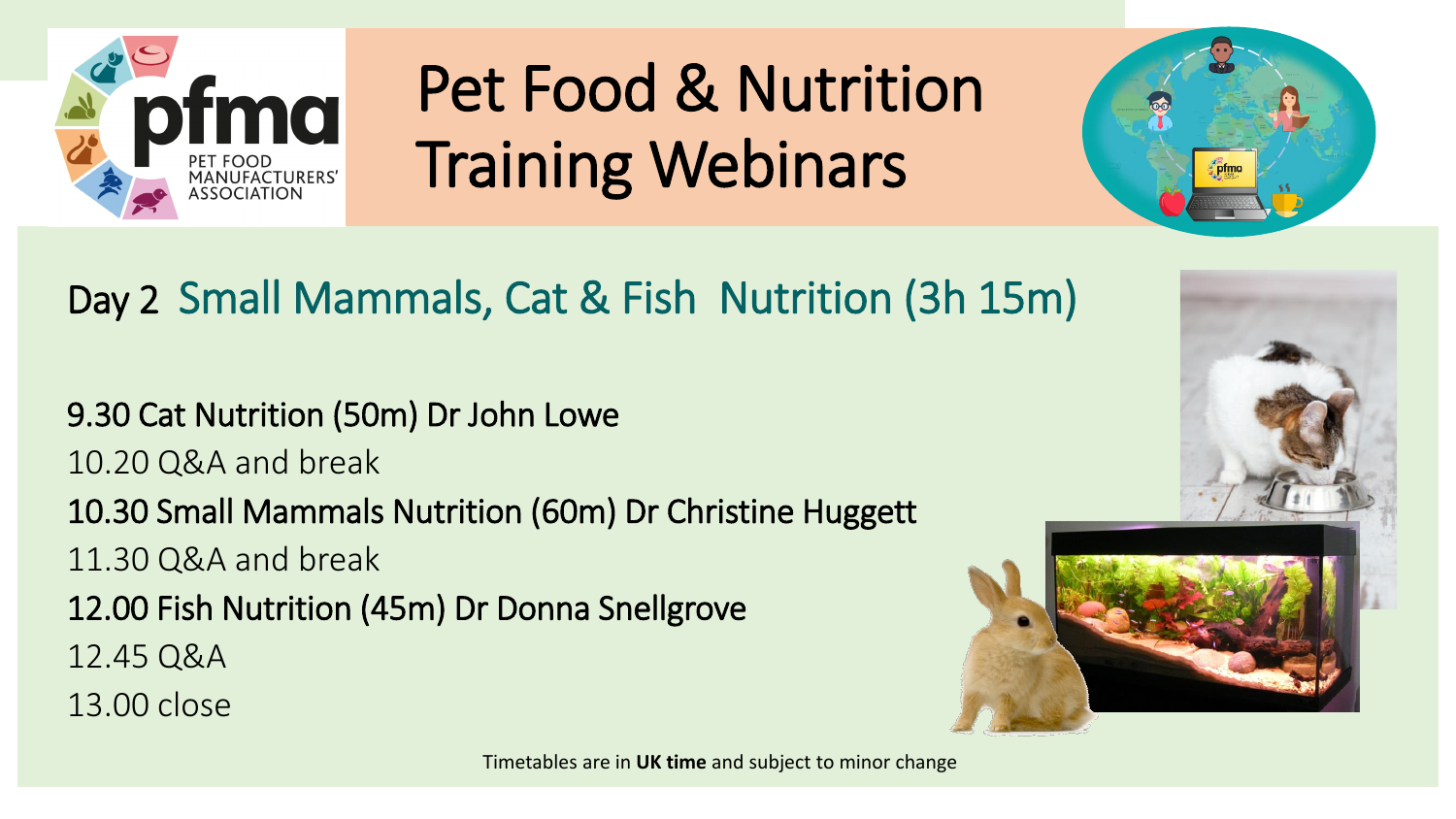



Day 3 Clinical Nutrition & Pet Obesity

9.30 Clinical Cat & Dog Nutrition, Part 1 (50m)

10.20 Q&A and break

10.40 Clinical Cat & Dog Nutrition, Part 2 (50m) 11.30 Q&A and lunch break 13.00 Pet Obesity, Part 1, Causes and consequences (30m) 13.30 Q&A and break 13.45 Pet Obesity, Part 2, Management (30m) 14.15 Q&A and break 14.30 Pet Obesity, Part 3, Prevention (30m) 15.00 Q&A

Presented by Dr Marge Chandler Dr Alex German



Timetables are in **UK time** and subject to minor change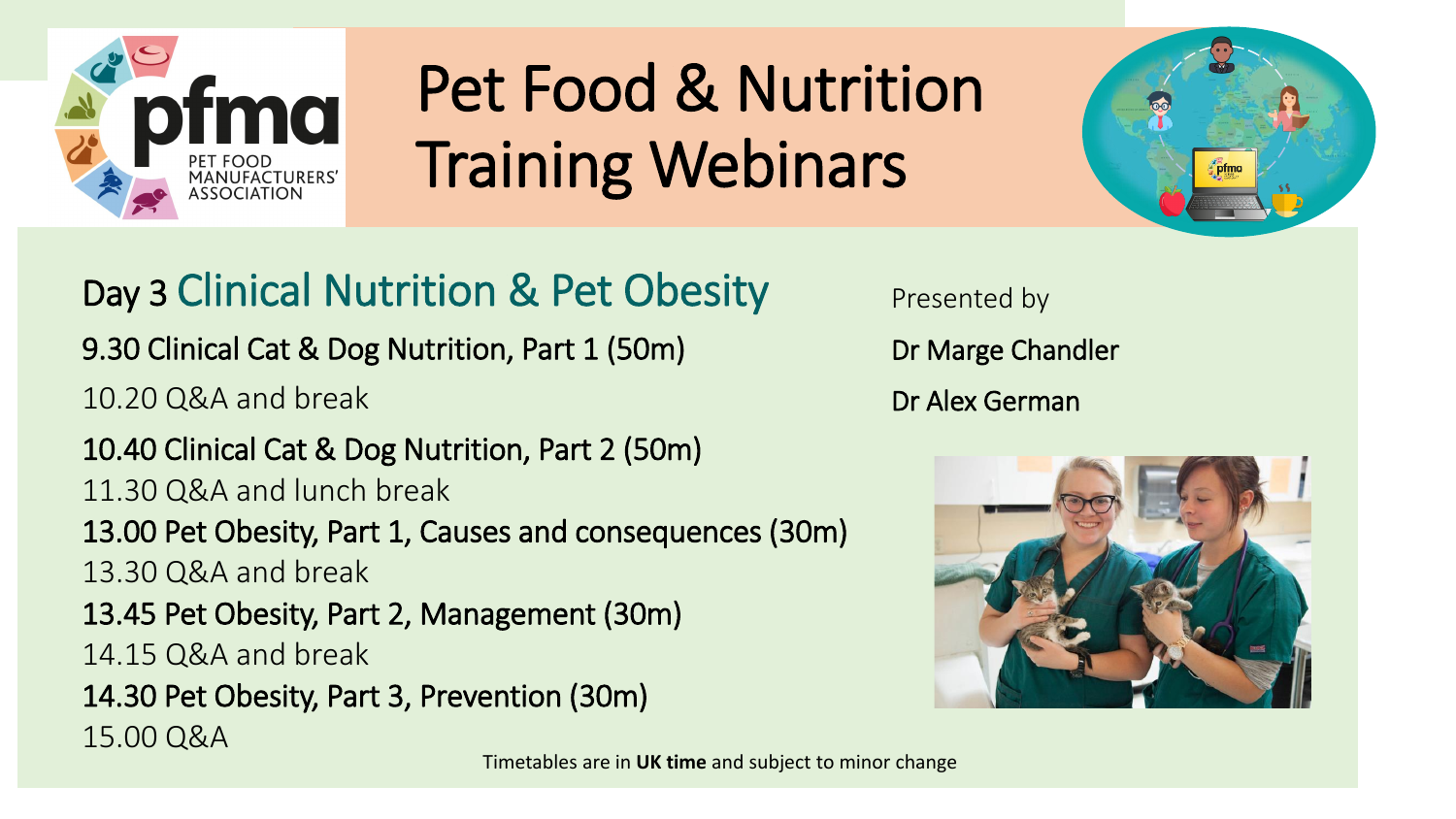



### Day 4 Pet Food Legislation

9.30 Welcome 9.35 Introduction to UK/EU Legislation (40m) – Michael Bellingham 10.15 Q&A and break 10.30 The Animal By-Products Regulation (45m) – Neil Leach 11.15 Q&A and break 11.30 Additives & Feed Materials (45m) – Alana White 12.15 Q&A 12.30 close



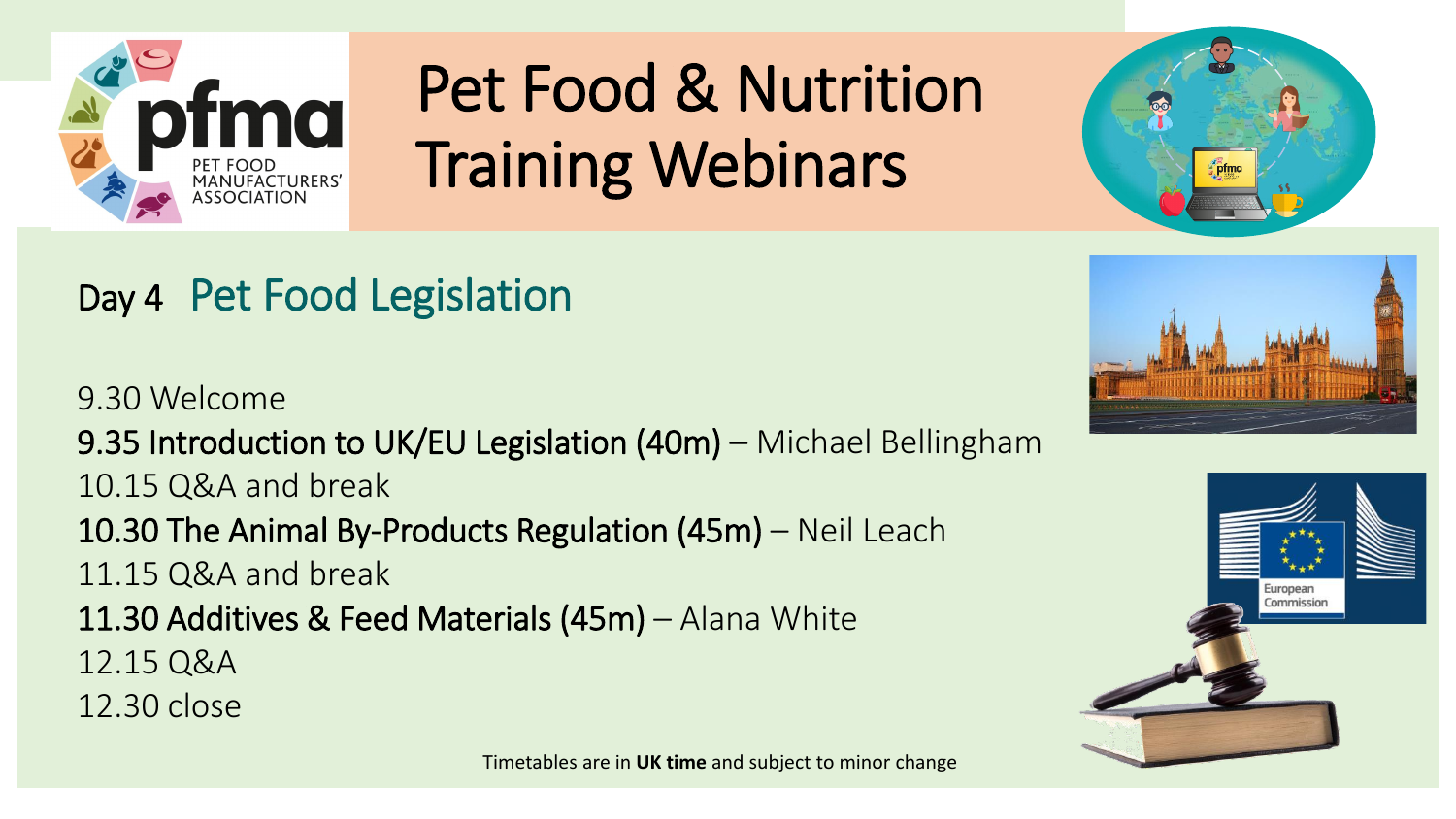



9.30 Pet Food Palatability (50m) Dr Christine Huggett & Dr John Lowe 10.20 Q&A and break 10.30 Marketing Regs Part 1 - Statutory Declaration (50m) – Lana Morgan 11.20 Q&A and break 11.30 Marketing Regs Part 2 - Pet Food Claims (30m) – Sarah Hormozi 12.00 Q&A 12.30 Close